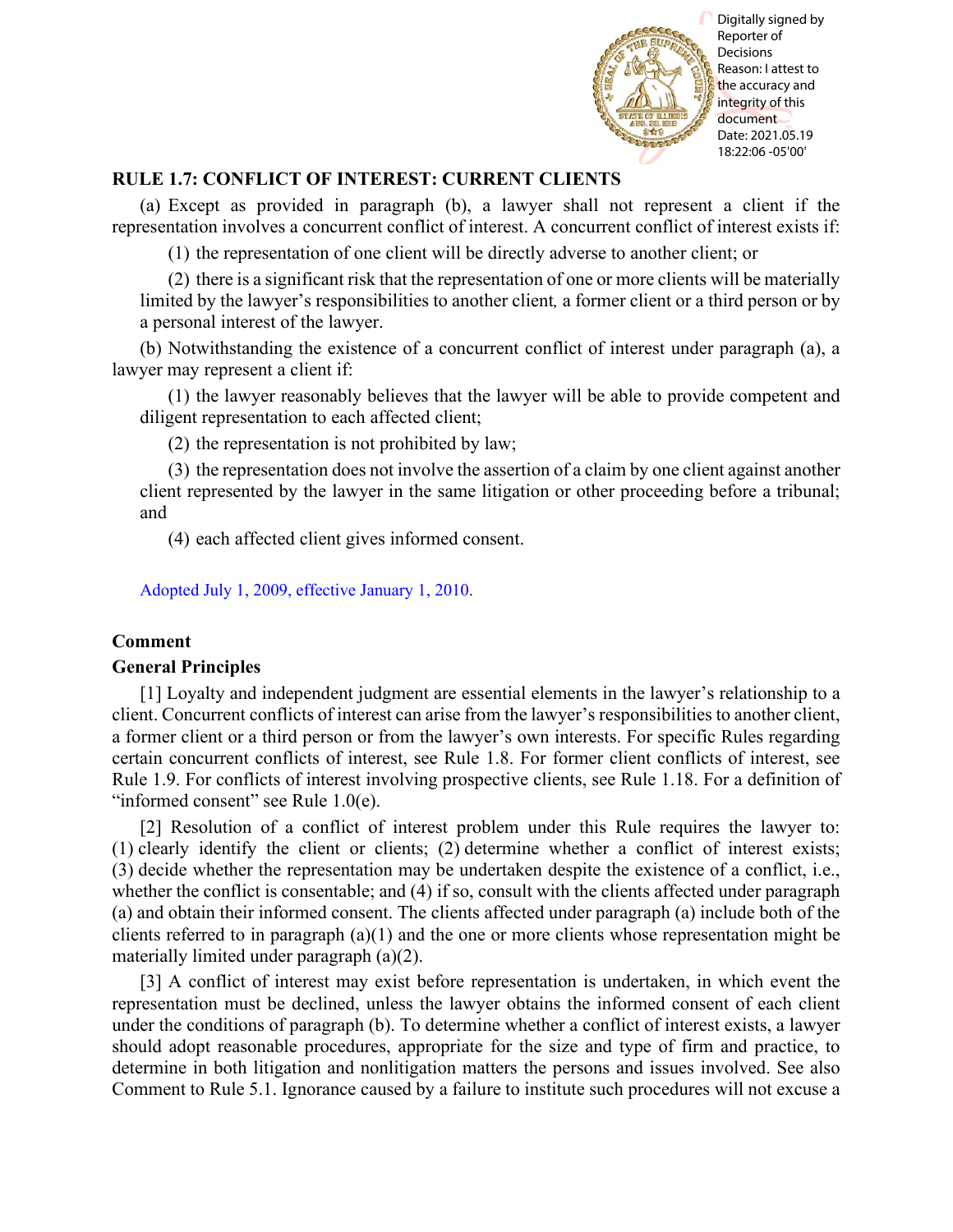lawyer's violation of this Rule. As to whether a client-lawyer relationship exists or, having once been established, is continuing, see Comment to Rule 1.3 and Scope.

[4] If a conflict arises after representation has been undertaken, the lawyer ordinarily must withdraw from the representation, unless the lawyer has obtained the informed consent of the client under the conditions of paragraph (b). See Rule 1.16. Where more than one client is involved, whether the lawyer may continue to represent any of the clients is determined both by the lawyer's ability to comply with duties owed to the former client and by the lawyer's ability to represent adequately the remaining client or clients, given the lawyer's duties to the former client. See Rule 1.9. See also Comments [5] and [29].

[5] Unforeseeable developments, such as changes in corporate and other organizational affiliations or the addition or realignment of parties in litigation, might create conflicts in the midst of a representation, as when a company sued by the lawyer on behalf of one client is bought by another client represented by the lawyer in an unrelated matter. Depending on the circumstances, the lawyer may have the option to withdraw from one of the representations in order to avoid the conflict. The lawyer must seek court approval where necessary and take steps to minimize harm to the clients. See Rule 1.16. The lawyer must continue to protect the confidences of the client from whose representation the lawyer has withdrawn. See Rule 1.9(c).

## **Identifying Conflicts of Interest: Directly Adverse**

[6] Loyalty to a current client prohibits undertaking representation directly adverse to that client without that client's informed consent. Thus, absent consent, a lawyer may not act as an advocate in one matter against a person the lawyer represents in some other matter, even when the matters are wholly unrelated. The client as to whom the representation is directly adverse is likely to feel betrayed, and the resulting damage to the client-lawyer relationship is likely to impair the lawyer's ability to represent the client effectively. In addition, the client on whose behalf the adverse representation is undertaken reasonably may fear that the lawyer will pursue that client's case less effectively out of deference to the other client, i.e., that the representation may be materially limited by the lawyer's interest in retaining the current client. Similarly, a directly adverse conflict may arise when a lawyer is required to cross-examine a client who appears as a witness in a lawsuit involving another client, as when the testimony will be damaging to the client who is represented in the lawsuit. On the other hand, simultaneous representation in unrelated matters of clients whose interests are only economically adverse, such as representation of competing economic enterprises in unrelated litigation, does not ordinarily constitute a conflict of interest and thus may not require consent of the respective clients.

[7] Directly adverse conflicts can also arise in transactional matters. For example, if a lawyer is asked to represent the seller of a business in negotiations with a buyer represented by the lawyer, not in the same transaction but in another, unrelated matter, the lawyer could not undertake the representation without the informed consent of each client.

## **Identifying Conflicts of Interest: Material Limitation**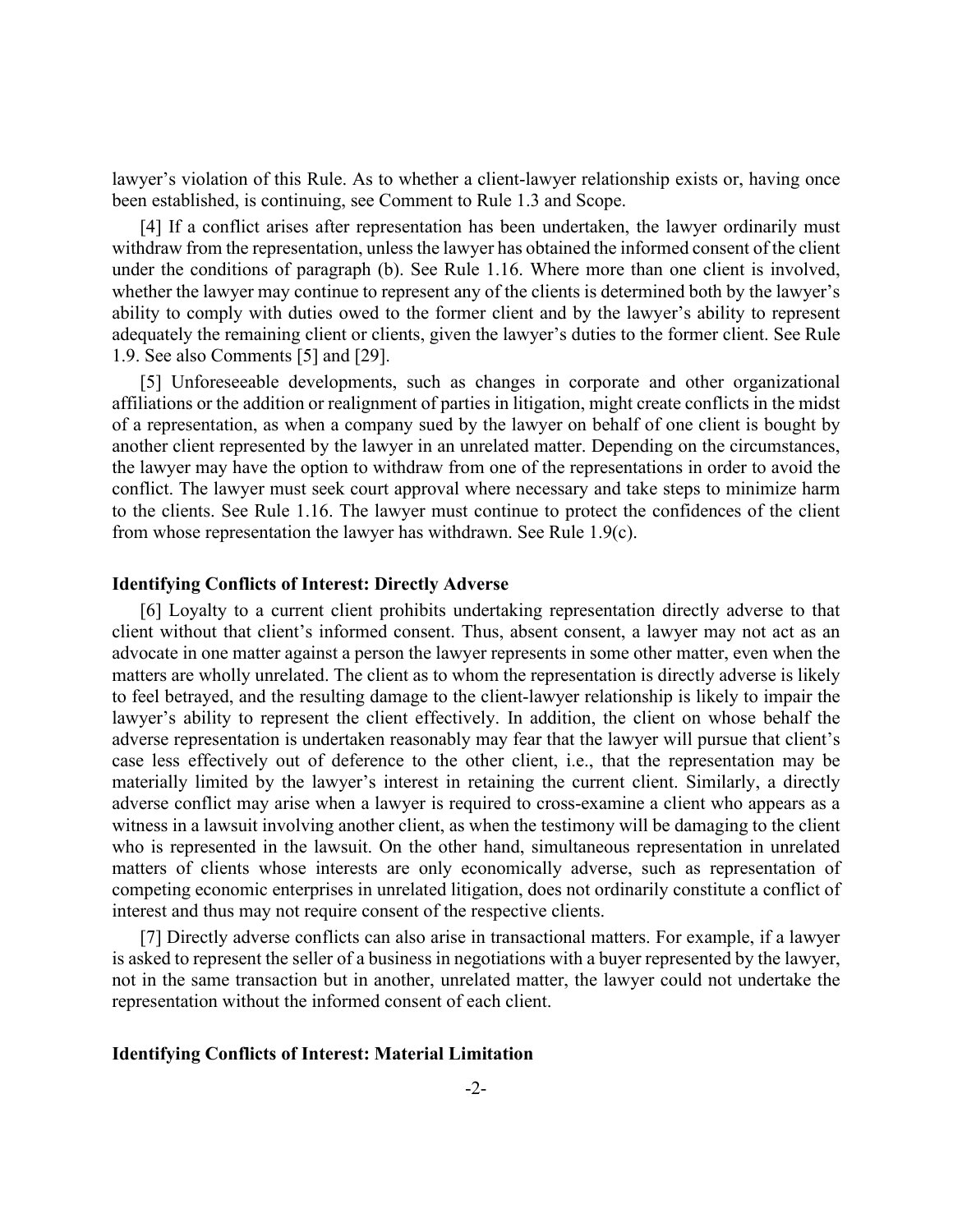[8] Even where there is no direct adverseness, a conflict of interest exists if there is a significant risk that a lawyer's ability to consider, recommend or carry out an appropriate course of action for the client will be materially limited as a result of the lawyer's other responsibilities or interests. For example, a lawyer asked to represent several individuals seeking to form a joint venture is likely to be materially limited in the lawyer's ability to recommend or advocate all possible positions that each might take because of the lawyer's duty of loyalty to the others. The conflict in effect forecloses alternatives that would otherwise be available to the client. The mere possibility of subsequent harm does not itself require disclosure and consent. The critical questions are the likelihood that a difference in interests will eventuate and, if it does, whether it will materially interfere with the lawyer's independent professional judgment in considering alternatives or foreclose courses of action that reasonably should be pursued on behalf of the client.

#### **Lawyer's Responsibilities to Former Clients and Other Third Persons**

[9] In addition to conflicts with other current clients, a lawyer's duties of loyalty and independence may be materially limited by responsibilities to former clients under Rule 1.9 or by the lawyer's responsibilities to other persons, such as fiduciary duties arising from a lawyer's service as a trustee, executor or corporate director.

#### **Personal Interest Conflicts**

[10] The lawyer's own interests should not be permitted to have an adverse effect on representation of a client. For example, if the probity of a lawyer's own conduct in a transaction is in serious question, it may be difficult or impossible for the lawyer to give a client detached advice. Similarly, when a lawyer has discussions concerning possible employment with an opponent of the lawyer's client, or with a law firm representing the opponent, such discussions could materially limit the lawyer's representation of the client. In addition, a lawyer may not allow related business interests to affect representation, for example, by referring clients to an enterprise in which the lawyer has an undisclosed financial interest. See Rule 1.8 for specific Rules pertaining to a number of personal interest conflicts, including business transactions with clients. See also Rule 1.10 (personal interest conflicts under Rule 1.7 ordinarily are not imputed to other lawyers in a law firm).

[11] When lawyers representing different clients in the same matter or in substantially related matters are closely related by blood or marriage, there may be a significant risk that client confidences will be revealed and that the lawyer's family relationship will interfere with both loyalty and independent professional judgment. As a result, each client is entitled to know of the existence and implications of the relationship between the lawyers before the lawyer agrees to undertake the representation. Thus, a lawyer related to another lawyer, *e.g.*, as parent, child, sibling or spouse, ordinarily may not represent a client in a matter where that lawyer is representing another party, unless each client gives informed consent. The disqualification arising from a close family relationship is personal and ordinarily is not imputed to members of firms with whom the lawyers are associated. See Rule 1.10.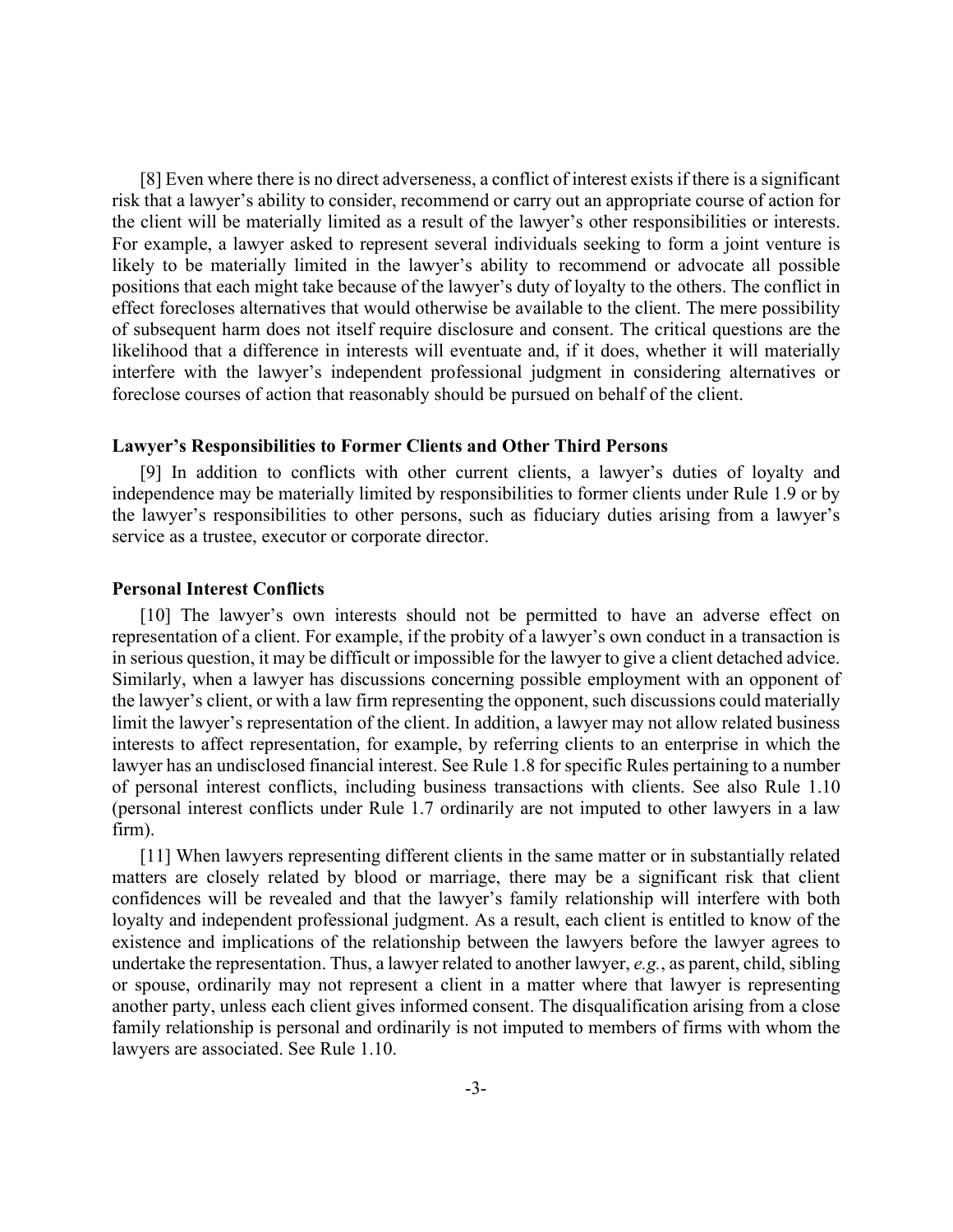[12] A lawyer is prohibited from engaging in sexual relationships with a client unless the sexual relationship predates the formation of the client-lawyer relationship. See Rule 1.8(j).

#### **Interest of Person Paying for a Lawyer's Service**

[13] A lawyer may be paid from a source other than the client, including a co-client, if the client is informed of that fact and consents and the arrangement does not compromise the lawyer's duty of loyalty or independent judgment to the client. See Rule 1.8(f). If acceptance of the payment from any other source presents a significant risk that the lawyer's representation of the client will be materially limited by the lawyer's own interest in accommodating the person paying the lawyer's fee or by the lawyer's responsibilities to a payer who is also a co-client, then the lawyer must comply with the requirements of paragraph (b) before accepting the representation, including determining whether the conflict is consentable and, if so, that the client has adequate information about the material risks of the representation.

#### **Prohibited Representations**

[14] Ordinarily, clients may consent to representation notwithstanding a conflict. However, as indicated in paragraph (b), some conflicts are nonconsentable, meaning that the lawyer involved cannot properly ask for such agreement or provide representation on the basis of the client's consent. When the lawyer is representing more than one client, the question of consentability must be resolved as to each client.

[15] Consentability is typically determined by considering whether the interests of the clients will be adequately protected if the clients are permitted to give their informed consent to representation burdened by a conflict of interest. Thus, under paragraph (b)(1), representation is prohibited if in the circumstances the lawyer cannot reasonably conclude that the lawyer will be able to provide competent and diligent representation. See Rule 1.1 (competence) and Rule 1.3 (diligence).

[16] Paragraph (b)(2) describes conflicts that are nonconsentable because the representation is prohibited by applicable law. For example, in some states substantive law provides that the same lawyer may not represent more than one defendant in a capital case, even with the consent of the clients, and under federal criminal statutes certain representations by a former government lawyer are prohibited, despite the informed consent of the former client. In addition, decisional law in some states limits the ability of a governmental client, such as a municipality, to consent to a conflict of interest.

[17] Paragraph (b)(3) describes conflicts that are nonconsentable because of the institutional interest in vigorous development of each client's position when the clients are aligned directly against each other in the same litigation or other proceeding before a tribunal. Whether clients are aligned directly against each other within the meaning of this paragraph requires examination of the context of the proceeding. Although this paragraph does not preclude a lawyer's multiple representation of adverse parties to a mediation (because mediation is not a proceeding before a "tribunal" under Rule 1.0(m)), such representation may be precluded by paragraph  $(b)(1)$ .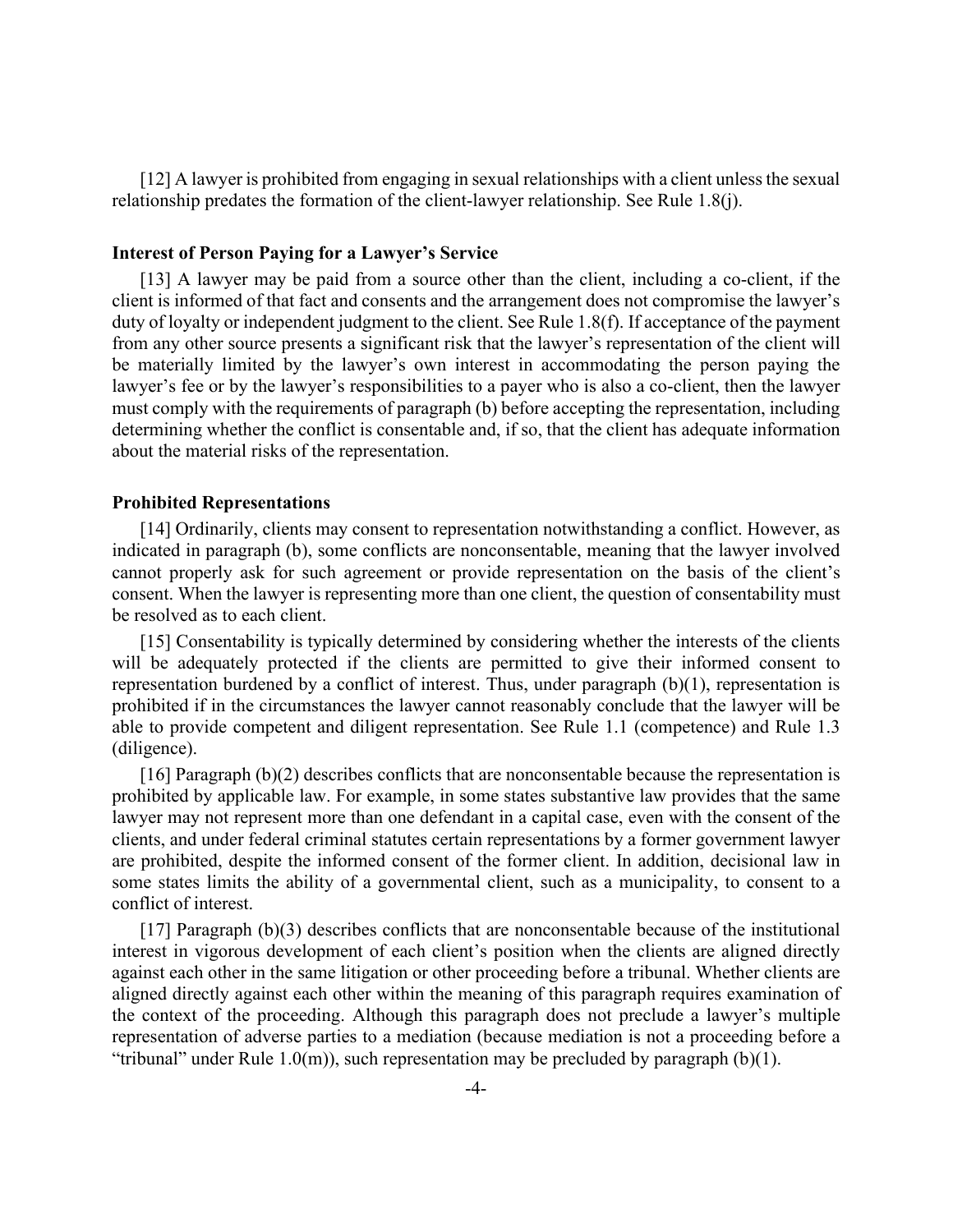## **Informed Consent**

[18] Informed consent requires that each affected client be aware of the relevant circumstances and of the material and reasonably foreseeable ways that the conflict could have adverse effects on the interests of that client. See Rule 1.0(e) (informed consent). The information required depends on the nature of the conflict and the nature of the risks involved. When representation of multiple clients in a single matter is undertaken, the information must include the implications of the common representation, including possible effects on loyalty*,* confidentiality and the attorneyclient privilege and the advantages and risks involved. See Comments [30] and [31] (effect of common representation on confidentiality).

[19] Under some circumstances it may be impossible to make the disclosure necessary to obtain consent. For example, when the lawyer represents different clients in related matters and one of the clients refuses to consent to the disclosure necessary to permit the other client to make an informed decision, the lawyer cannot properly ask the latter to consent. In some cases the alternative to common representation can be that each party may have to obtain separate representation with the possibility of incurring additional costs. These costs, along with the benefits of securing separate representation, are factors that may be considered by the affected client in determining whether common representation is in the client's interests.

[20] Reserved.

#### **Revoking Consent**

[21] A client who has given consent to a conflict may revoke the consent and, like any other client, may terminate the lawyer's representation at any time. Whether revoking consent to the client's own representation precludes the lawyer from continuing to represent other clients depends on the circumstances, including the nature of the conflict, whether the client revoked consent because of a material change in circumstances, the reasonable expectations of the other clients and whether material detriment to the other clients or the lawyer would result.

#### **Consent to Future Conflict**

[22] Whether a lawyer may properly request a client to waive conflicts that might arise in the future is subject to the test of paragraph (b). The effectiveness of such waivers is generally determined by the extent to which the client reasonably understands the material risks that the waiver entails. The more comprehensive the explanation of the types of future representations that might arise and the actual and reasonably foreseeable adverse consequences of those representations, the greater the likelihood that the client will have the requisite understanding. Thus, if the client agrees to consent to a particular type of conflict with which the client is already familiar, then the consent ordinarily will be effective with regard to that type of conflict. If the consent is general and open-ended, then the consent ordinarily will be ineffective, because it is not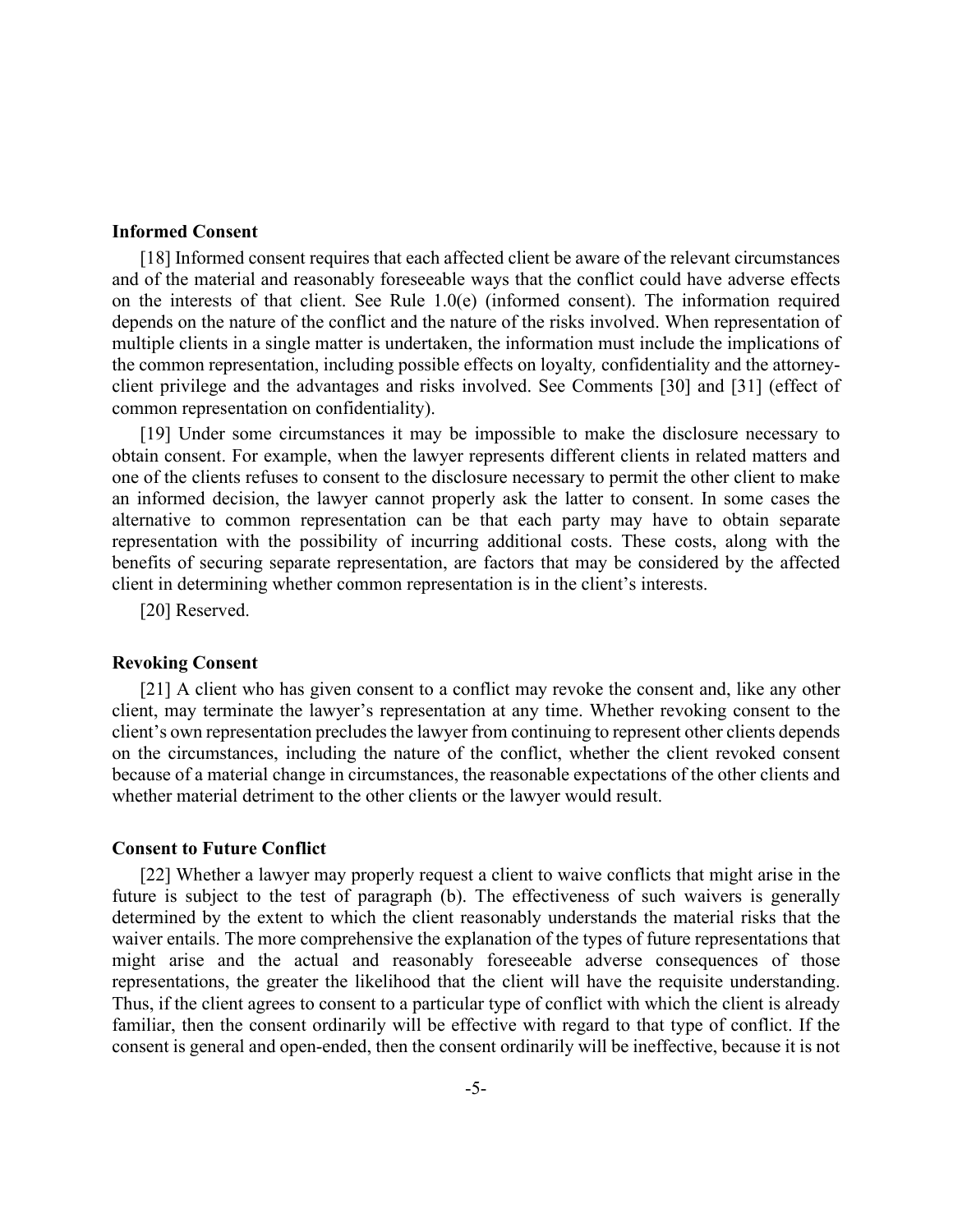reasonably likely that the client will have understood the material risks involved. On the other hand, if the client is an experienced user of the legal services involved and is reasonably informed regarding the risk that a conflict may arise, such consent is more likely to be effective, particularly if, *e.g.*, the client is independently represented by other counsel in giving consent and the consent is limited to future conflicts unrelated to the subject of the representation. In any case, advance consent cannot be effective if the circumstances that materialize in the future are such as would make the conflict nonconsentable under paragraph (b).

#### **Conflicts in Litigation**

[23] Paragraph (b)(3) prohibits representation of opposing parties in the same litigation, regardless of the clients' consent. On the other hand, simultaneous representation of parties whose interests in litigation may conflict, such as coplaintiffs or codefendants, is governed by paragraph (a)(2). A conflict may exist by reason of substantial discrepancy in the parties' testimony, incompatibility in positions in relation to an opposing party or the fact that there are substantially different possibilities of settlement of the claims or liabilities in question. Such conflicts can arise in criminal cases as well as civil. The potential for conflict of interest in representing multiple defendants in a criminal case is so grave that ordinarily a lawyer should decline to represent more than one codefendant. On the other hand, common representation of persons having similar interests in civil litigation is proper if the requirements of paragraph (b) are met.

[24] Ordinarily a lawyer may take inconsistent legal positions in different tribunals at different times on behalf of different clients. The mere fact that advocating a legal position on behalf of one client might create precedent adverse to the interests of a client represented by the lawyer in an unrelated matter does not create a conflict of interest. A conflict of interest exists, however, if there is a significant risk that a lawyer's action on behalf of one client will materially limit the lawyer's effectiveness in representing another client in a different case; for example, when a decision favoring one client will create a precedent likely to seriously weaken the position taken on behalf of the other client. Factors relevant in determining whether the clients need to be advised of the risk include: where the cases are pending, whether the issue is substantive or procedural, the temporal relationship between the matters, the significance of the issue to the immediate and longterm interests of the clients involved and the clients' reasonable expectations in retaining the lawyer. If there is significant risk of material limitation, then absent informed consent of the affected clients, the lawyer must refuse one of the representations or withdraw from one or both matters.

[25] When a lawyer represents or seeks to represent a class of plaintiffs or defendants in a class-action lawsuit, unnamed members of the class are ordinarily not considered to be clients of the lawyer for purposes of applying paragraph (a)(1) of this Rule. Thus, the lawyer does not typically need to get the consent of such a person before representing a client suing the person in an unrelated matter. Similarly, a lawyer seeking to represent an opponent in a class action does not typically need the consent of an unnamed member of the class whom the lawyer represents in an unrelated matter.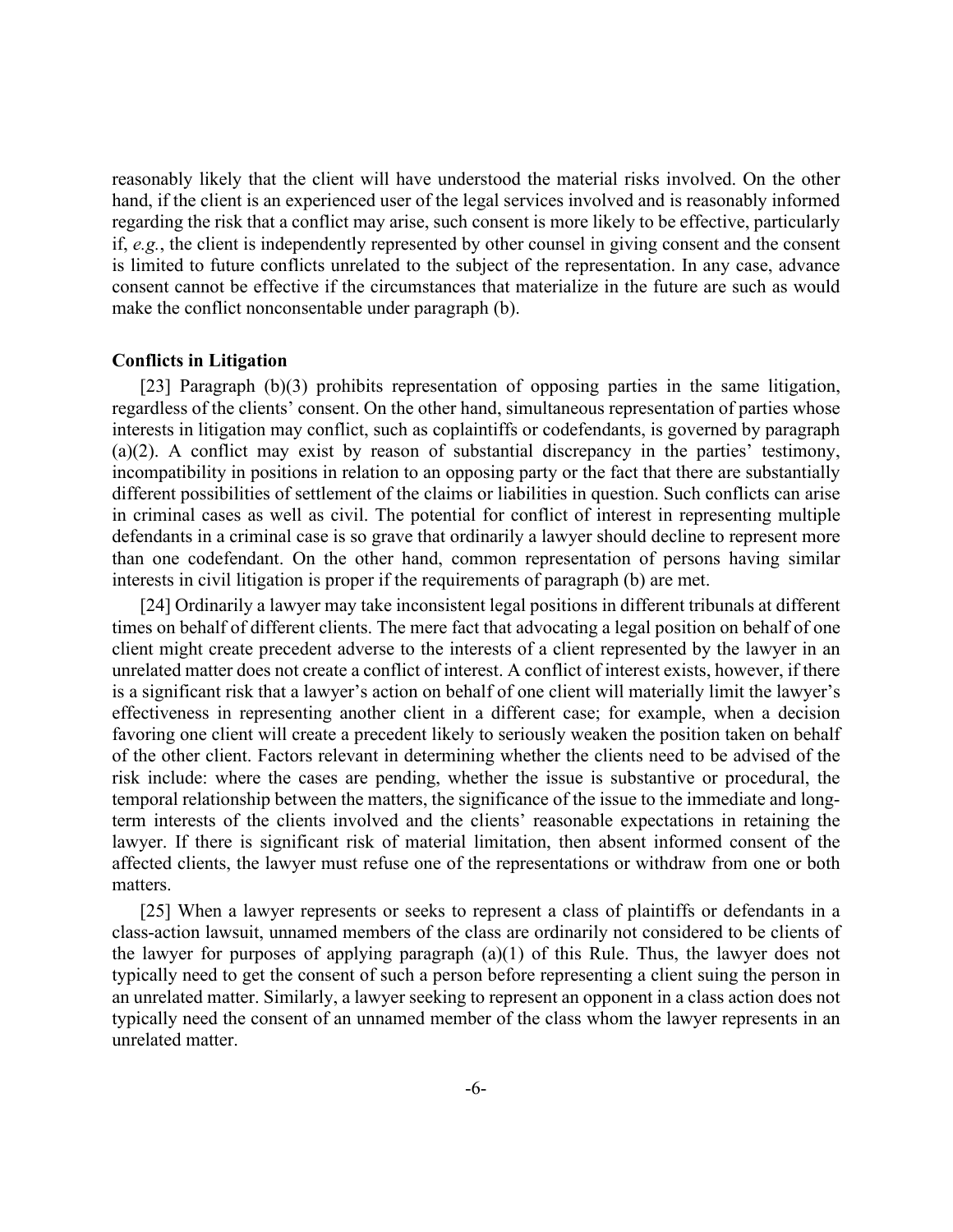## **Nonlitigation Conflicts**

[26] Conflicts of interest under paragraphs  $(a)(1)$  and  $(a)(2)$  arise in contexts other than litigation. For a discussion of directly adverse conflicts in transactional matters, see Comment [7]. Relevant factors in determining whether there is significant potential for material limitation include the duration and intimacy of the lawyer's relationship with the client or clients involved, the functions being performed by the lawyer, the likelihood that disagreements will arise and the likely prejudice to the client from the conflict. The question is often one of proximity and degree. See Comment [8].

[27] For example, conflict questions may arise in estate planning and estate administration. A lawyer may be called upon to prepare wills for several family members, such as husband and wife, and, depending upon the circumstances, a conflict of interest may be present. In estate administration the identity of the client may be unclear under the law of a particular jurisdiction. Under one view, the client is the fiduciary; under another view the client is the estate or trust, including its beneficiaries. In order to comply with conflict of interest rules, the lawyer should make clear the lawyer's relationship to the parties involved.

[28] Whether a conflict is consentable depends on the circumstances. For example, a lawyer may not represent multiple parties to a negotiation whose interests are fundamentally antagonistic to each other, but common representation is permissible where the clients are generally aligned in interest even though there is some difference in interest among them. Thus, a lawyer may seek to establish or adjust a relationship between clients on an amicable and mutually advantageous basis; for example, in helping to organize a business in which two or more clients are entrepreneurs, working out the financial reorganization of an enterprise in which two or more clients have an interest or arranging a property distribution in settlement of an estate. The lawyer seeks to resolve potentially adverse interests by developing the parties' mutual interests. Otherwise, each party might have to obtain separate representation, with the possibility of incurring additional cost, complication or even litigation. Given these and other relevant factors, the clients may prefer that the lawyer act for all of them.

#### **Special Considerations in Common Representation**

[29] In considering whether to represent multiple clients in the same matter, a lawyer should be mindful that if the common representation fails because the potentially adverse interests cannot be reconciled, the result can be additional cost, embarrassment and recrimination. Ordinarily, the lawyer will be forced to withdraw from representing all of the clients if the common representation fails. In some situations, the risk of failure is so great that multiple representation is plainly impossible. For example, a lawyer cannot undertake common representation of clients where contentious litigation or negotiations between them are imminent or contemplated. Moreover, because the lawyer is required to be impartial between commonly represented clients, representation of multiple clients is improper when it is unlikely that impartiality can be maintained. Generally, if the relationship between the parties has already assumed antagonism, the possibility that the clients' interests can be adequately served by common representation is not very good. Other relevant factors are whether the lawyer subsequently will represent both parties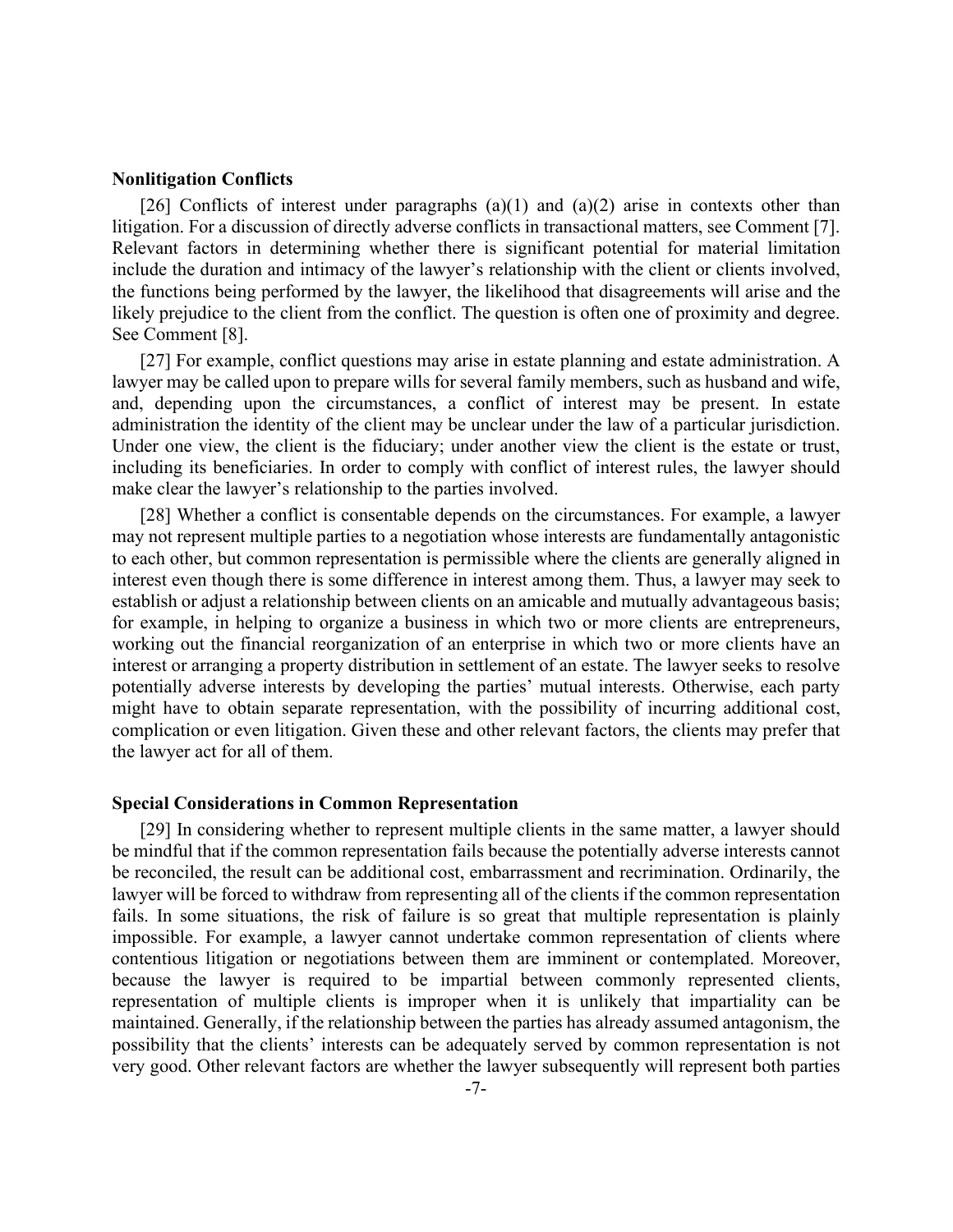on a continuing basis and whether the situation involves creating or terminating a relationship between the parties.

[30] A particularly important factor in determining the appropriateness of common representation is the effect on client-lawyer confidentiality and the attorney-client privilege. With regard to the attorney-client privilege, the prevailing rule is that, as between commonly represented clients, the privilege generally does not attach. Hence, it should generally be assumed that if litigation eventuates between the clients, the privilege will not protect any such communications, and the clients should be so advised.

[31] As to the duty of confidentiality, continued common representation will almost certainly be inadequate if one client asks the lawyer not to disclose to the other client information relevant to the common representation. This is so because the lawyer has an equal duty of loyalty to each client, and each client has the right to be informed of anything bearing on the representation that might affect that client's interests and the right to expect that the lawyer will use that information to that client's benefit. See Rule 1.4. The lawyer should, at the outset of the common representation and as part of the process of obtaining each client's informed consent, advise each client that information will be shared and that the lawyer will have to withdraw if one client decides that some matter material to the representation should be kept from the other. In limited circumstances, it may be appropriate for the lawyer to proceed with the representation when the clients have agreed, after being properly informed, that the lawyer will keep certain information confidential. For example, the lawyer may reasonably conclude that failure to disclose one client's trade secrets to another client will not adversely affect representation involving a joint venture between the clients and agree to keep that information confidential with the informed consent of both clients.

[32] When seeking to establish or adjust a relationship between clients, the lawyer should make clear that the lawyer's role is not that of partisanship normally expected in other circumstances and, thus, that the clients may be required to assume greater responsibility for decisions than when each client is separately represented. Any limitations on the scope of the representation made necessary as a result of the common representation should be fully explained to the clients at the outset of the representation. See Rule 1.2(c).

[33] Subject to the above limitations, each client in the common representation has the right to loyal and diligent representation and the protection of Rule 1.9 concerning the obligations to a former client. The client also has the right to discharge the lawyer as stated in Rule 1.16.

#### **Organizational Clients**

[34] A lawyer who represents a corporation or other organization does not, by virtue of that representation, necessarily represent any constituent or affiliated organization, such as a parent or subsidiary. See Rule 1.13(a). Thus, the lawyer for an organization is not barred from accepting representation adverse to an affiliate in an unrelated matter, unless the circumstances are such that the affiliate should also be considered a client of the lawyer, there is an understanding between the lawyer and the organizational client that the lawyer will avoid representation adverse to the client's affiliates, or the lawyer's obligations to either the organizational client or the new client are likely